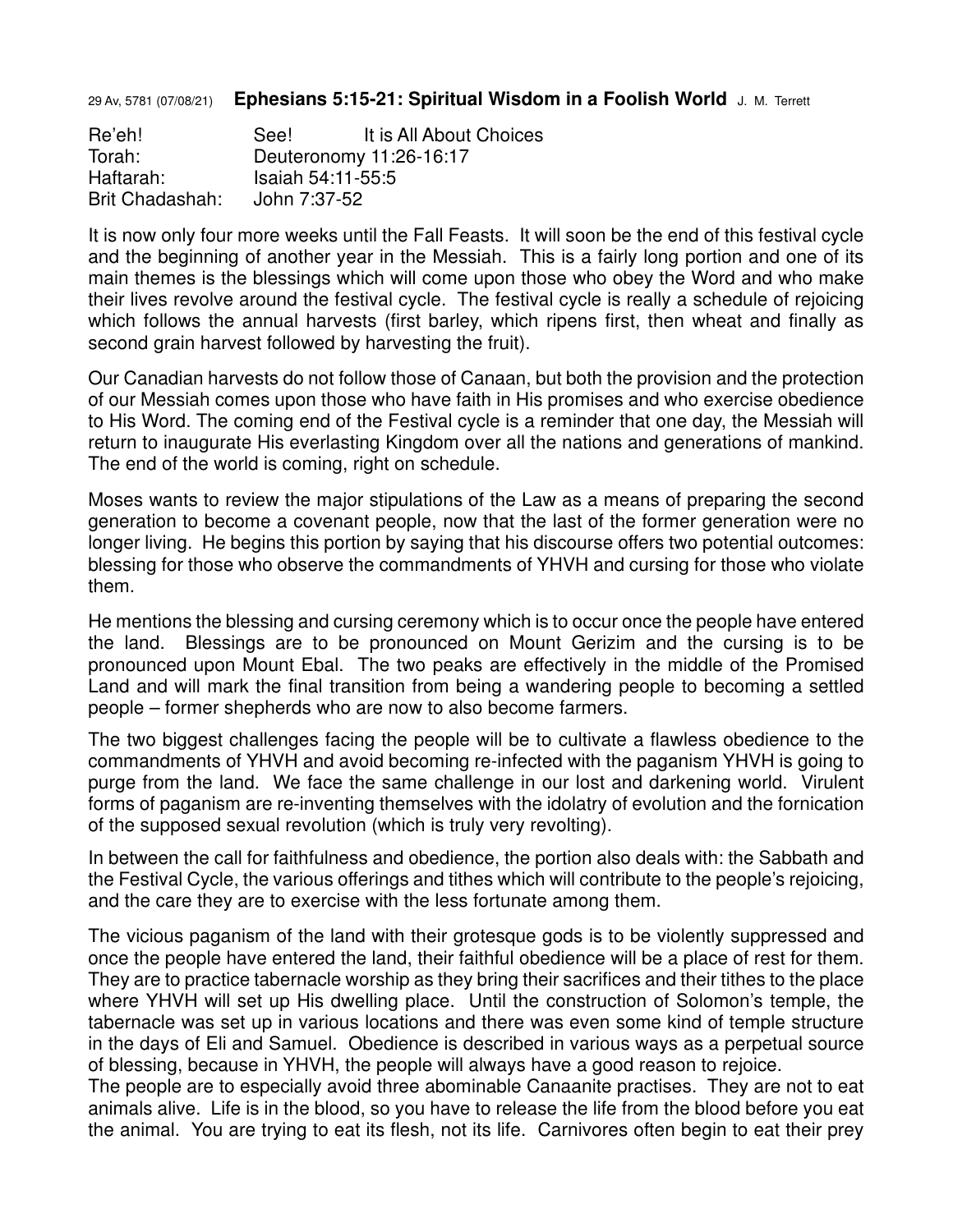before the animals are dead, but they are not trying to somehow also devour the animal's life force. This is what the Canaanites were trying to do.

Israel is also forbidden to boil a young goat in its mother's milk. The Canaanites did this to absorb the sexual power of the mother and the life force of the young goat. Spiritual power comes from obedience, not from trying to steal it from the animals you are eating.

They were also to avoid an abominable practise which has resurfaced in our paganizing world. The Canaanites burnt their sons and daughters as a form of worship to their gods. People are starting to talk about our aging population and it is not just because we are living longer lives. Our birth rate is much lower because of abortion. When last I checked, in Canada, annually, the natural dead rate is about 80,000 higher than our natural birth rate, so if we did not get at least that many immigrants, our population would start to shrink.

I am not opposed to most forms of birth control which prevent conception. But once conception occurs, a new life has begun and to end it artificially is a form of murder. Instead of burning our kids to get favours from Moloch, we are killing them because of our irresponsible sexual behaviour. Sexual immorality has got such a hold on our popular culture, that we consider unwanted or unexpected pregnancies an acceptable form of birth control. There are so many ways to avoid conception, that sexual immorality could occur without slaughtering the preborn. You should not murder the children for their parent's mistakes.

Those who survive their time in the womb are born into an aging community of sexually immoral people who are quickly being replaced by new immigrants. It is unfortunate that these newcomers are also being persuaded that murder in the womb is socially acceptable behaviour. Abominable sexual practises will never be acceptable in the eyes of the L-RD.

Our more subtle modern paganism has just as many abominable practices as what the Canaanites practised, but instead of killing modern pagans and burning down their temples to abortion we need to reach out with love and boldness without allowing any of their paganism to take root in our midst. G-d's Word and not society, determines what is really right or wrong.

The portion goes on to discuss kosher animals. Did you know that Giraffes ruminate? So do camels, but they do not have split hooves. No carnivorous or scavenger birds are kosher. In Leviticus it also says that no flightless bird is kosher. Chickens can fly, it is just that most domesticated chickens are too fat and lazy to fly more than a few feet. Did you also know that the ancients considered bats to be furry birds with no feathers?

The passage also assigns every third year's tithe to the less fortunate in Israel and three times a year, the people are to gather and rejoice in all the harvest goodness which the L-rd will have brought their way each year. He is still our source of every blessing.

The festival cycle begins with the week of unleavened bread and ends with the eight days of Sukkoth, where we are to have nothing but joy. Faithful obedience is never meant to cramp your style or to deprive you of any joy. It is designed to show you how to rejoice in ways which will do you no harm. Obedience will always be much more fun than sin could ever be. **Sermon: Ephesians 5:15-21: Spiritual Wisdom in a Foolish World** 

**Passage: Take heed to conduct yourselves with prudence like wise people and not like fools. Redeem the time, for the days are evil. This is why, do not act thoughtlessly, but understand what the will of G-d is for you. Do not be drunk with wine, on the contrary,**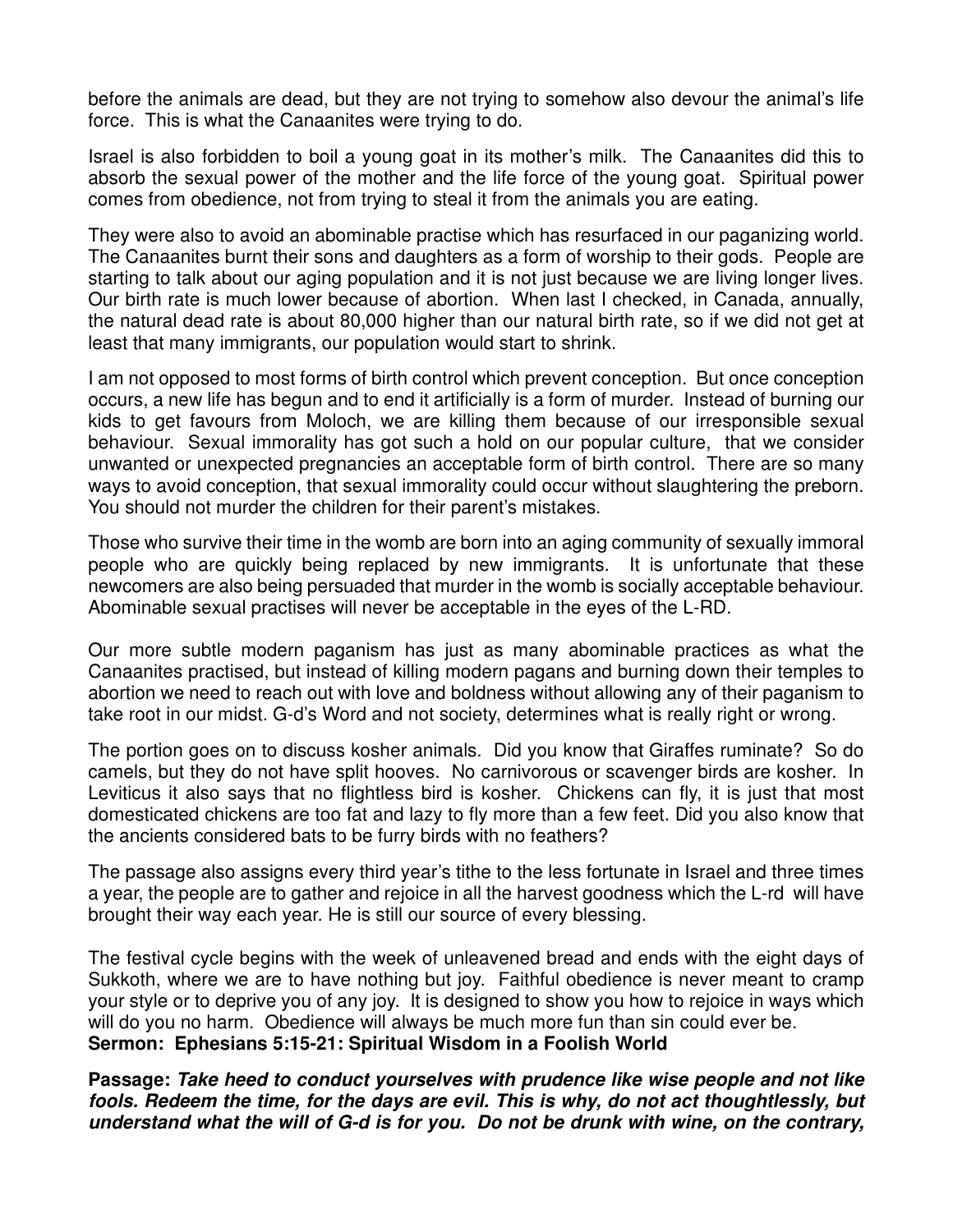## **be filled with the Spirit. Talk among yourselves using Psalms, hymns and songs of the Spirit, while you sing and celebrate the praises of the L-rd with all of your heart. Give thanks continually to G-d the Father for everything in the name of our L-rd, Yeshua Hamashiach. Submit yourselves to each other in the fear of our Messiah.** (Eph. 5:15-21).

We have to be out of hear by 1:00, so I will not keep you long, but I do not want to rush through the preaching of the Word. When we understand that the whole of the New Testament is a Messianic Jewish commentary on the Torah, the Prophets and the Writings, when there is an apparent conflict between the two portions of G-d's Word, it is likely the result of misunderstanding one of the sections or both of them.

I find it amusing that most Gentile believers love the Psalms and the Proverbs, along with the Prophet Isaiah, but rarely explore the rest of what is called the Old Testament. However, unless you have an intimate knowledge of the entire Torah, your grasp of the New Testament will always be deficient.

The first thing you should notice about our passage is that it is openly trinitarian, mentioning first the Spirit, then the Father and finally the Messiah. At first you may found it surprising that our mutual submission should be based on our fear of the Messiah. His mission was at least twofold. He first came to die on the cross for the sins of the world, He then rose from the dead and ascended back into Heaven where He currently intercedes with the Father on our behalf. However, all Judgment has been placed into His capable hands and as every soul which has drawn breath stands before Him, He will reward and punish according to the principles of righteousness outlined in His Word.

He is not gentle Jesus meek and mild who pleads with us to repent and not to continue in sin. He warns us. He empowers us and one day He will judge us. This is why we need to conduct ourselves with prudence and not thoughtlessly. This is also why we need to avoid any carnal indulgences. The Talmud correctly says that every deed carries with it the signature of the one who has done the deed.

In Heaven there are two sets of books. The first set is the book of our deeds and the second is the book of life. Who we really are will be revealed when we are judged, so we had better get busy and fill our lives with wisdom and prudence, so we do not see it all burned up and destroyed on the day of judgment. Repentance removes guilt and shame, but only obedience actually builds on the foundation which the divine Architect has placed in our hearts and lives.

Spiritual carelessness can have fatal consequences, both in this life and in the one which is still to come. The problem with sowing wild oats is that they have to be uprooted before any decent crops can be grown. Doing what we know is wrong is like collecting firewood so that we can watch our lives burned up when it is our turn to be judged. Ephesians has always been considered a feel good book full of promises and comfort with little or no mention of judgment. You can only feel good if you do good and should feel bad when what you do is bad. If you do not deal with your sin in this life, Messiah will deal with it in the life to come.

Rather than quake with fear and trembling because some portray G-d as the unforgiving, severe judge, we need to understand that it is our Messiah who is the judge and He has never bent the rules or ignored the Law and He never will. He has both spoken with great kindness and with great severity, because our lives are too short to be wasted on foolishness and meaningless debauchery. In our world, the days are evil as the adversary runs rampant, seeking new victims to devour. He is the real driving force behind abortion and the idolatrous immorality which has such a strong choke hold on our darkening society.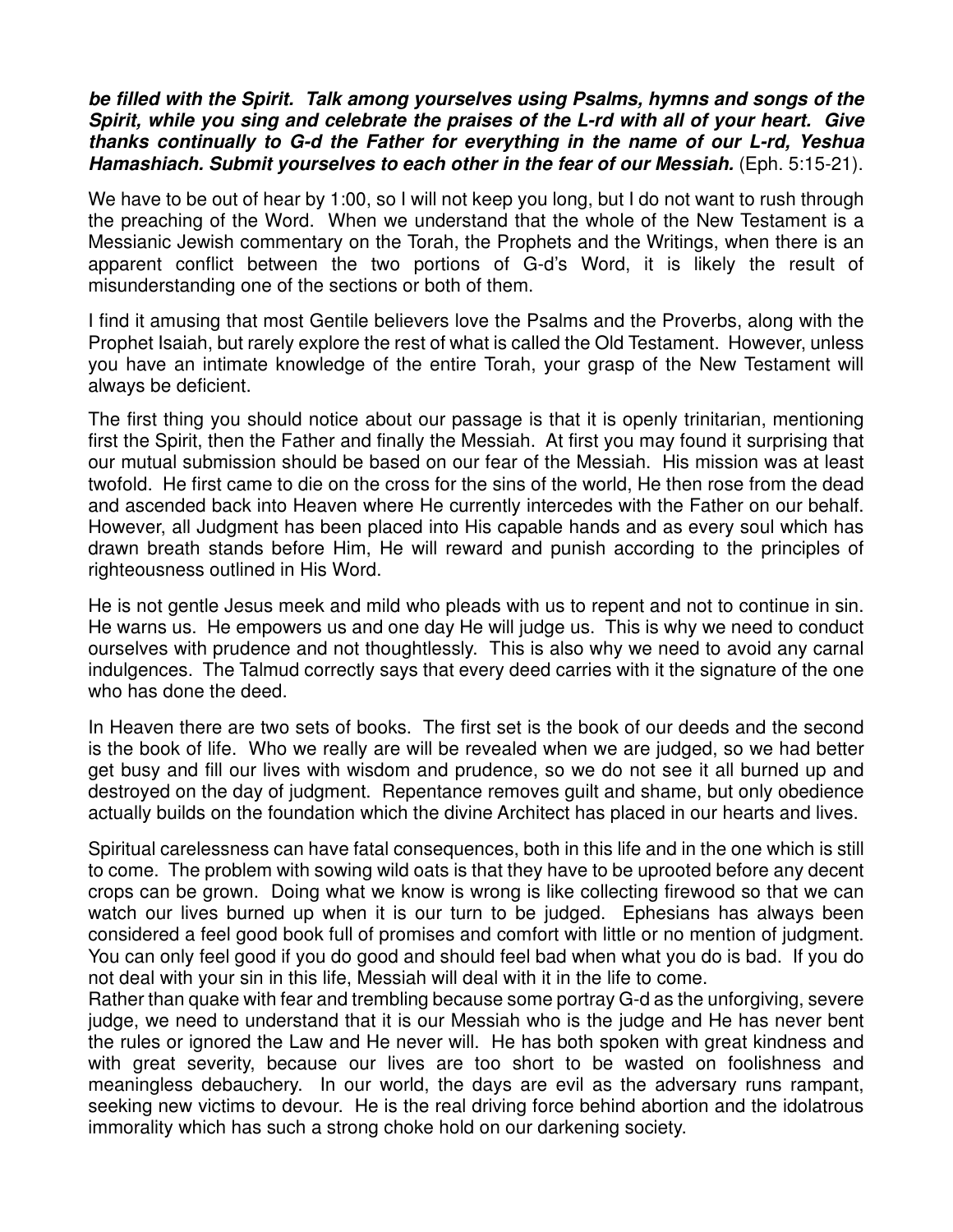We need to be at least as severe with our secular modern world as the House of Israel was called to be as they took possession of Canaan. However, we are to act like ambassadors and live by the rules of the coming kingdom and never adopt any of the carnal darkness which is spiralling out of control, year by year. Our faith never calls us to be violent.

We need to see all and any applications of evolution as forms of pernicious idolatry and we need to see all and any forms of sexual immorality as forms of pernicious fornication. Homosexuality and the LGBT agenda are forms of criminal fornication and should never become acceptable in our eyes. Our religious convictions mean that we will never accept what the Bible calls unacceptable, no matter how much pressure is placed on us.

We live in times where evil is called good and where good is called evil. Liberal theology which rejects the authority of the Bible, has slipped into a form of criminal idolatry which we must have nothing to do with. Without biblical authority, our spirituality has no authority and we are assimilating into the world which hates our G-d and His Word.

Again, I am not calling for any form of violence against those who oppose the Word of G-d, but I am calling us to never to accept the unacceptable, just because it is now politically correct to do so. The righteous core of our world is shrinking as the days of Noah are upon us once again. Biblical morality is now considered to be atavistic (primitive, out dated, no longer relevant, belonging to the past and not to the present or the future).

Our reaction should be at least threefold. First we should understand what the will of G-d is for us in whatever situation we find ourselves passing through. If we indulge any violations of His Word, we can never say that this kind of spiritual misbehaviour has anything to do with His Will. I know of several believers who feel that monogamous homosexuality is not a sin. In their understanding, it is only sin to have more than one sexual partner at a time. The Bible clearly teaches that sexual behaviour must not violate kinship, gender or species. It is also an abomination for heterosexual people to engage in any form of sexual behaviour outside the bounds of marriage. Sex of any kind outside the bounds of a monogamous heterosexual marriage is unacceptable sexual misconduct which the Bible clearly condemns.

Debauchery or any kind of recreational substance abuse is also condemned by the Bible because being under the influence of stimulants prevents you from being under the control of G-d and His Word. Being filled with the Spirit doesn't mean you act like you are drunk or that you yell and scream at the top of your lungs or that you roll around on the floor like you are having some kind of seizure. Drunk behaviour is used as the opposite of Spirit filled behaviour. We can get very excited and dance around and sing joyfully, but it never involves any loss of control, like you are slipping into some kind of trance.

Worship is a kind of community conversation we have with each other as we celebrate the goodness of G-d as He provides for us and protects us. Psalm 23 is a peacefully violent Psalm because whatever the sheep are passing through, it is as if they were lying own in a quiet, green pasture wherever they wander. We will go through all kinds of trials and tribulations and even too frequently experience great loss and sorrow.

But instead of getting all bent out of shape about it, we need to look for the ways of escape He will always provide for us and express our gratitude to Him for His abiding presence in our hearts and lives. Praise and worship fills our lives and our hearts with the abiding truths of His